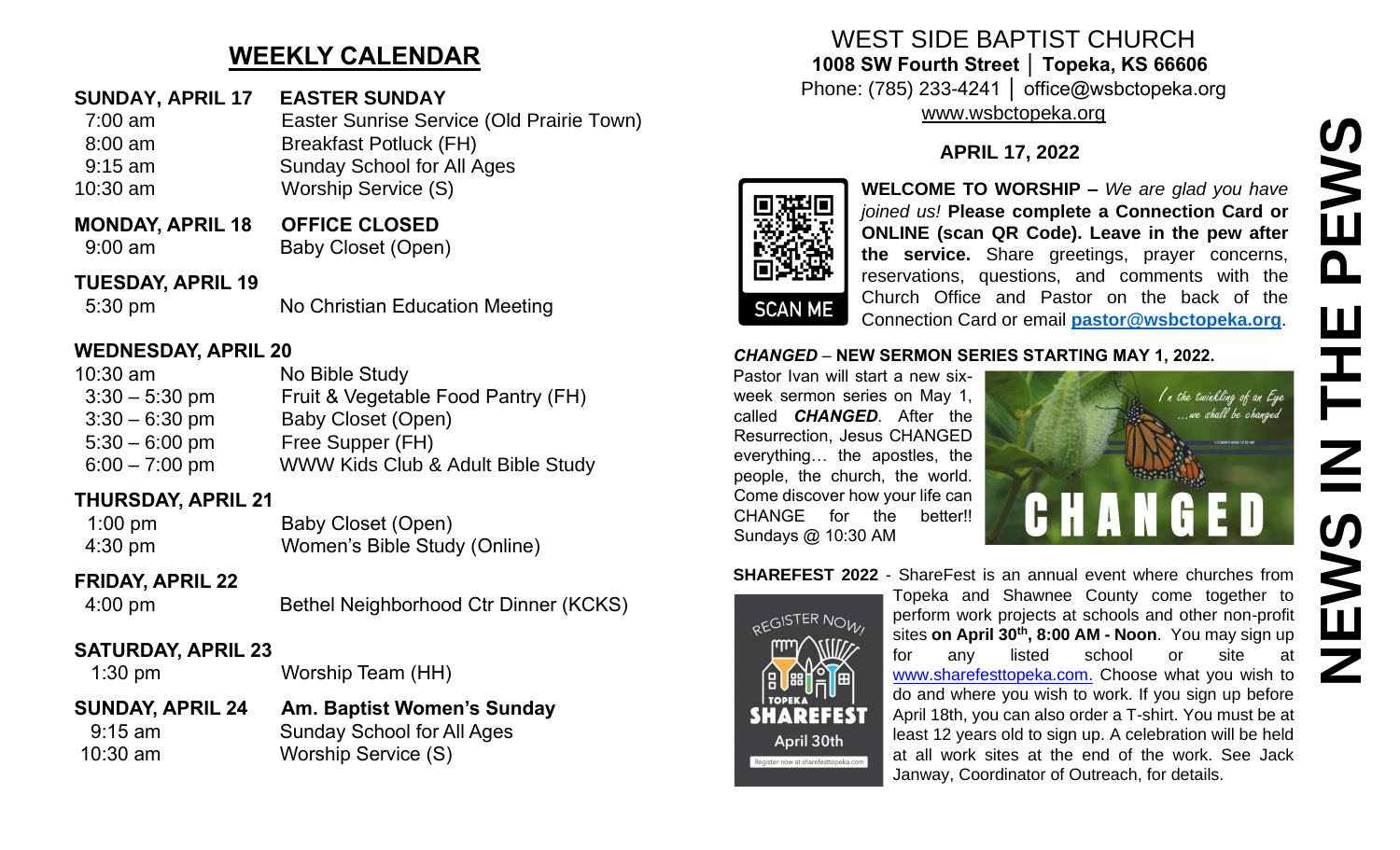

**ABWM SUNDAY –** American Baptist Women's Ministries (ABWM) will host their annual **ABWM Sunday service on April 24 at 10:30 AM.** All are invited (including the men). Guest Speaker will be Sherill Carlson, ABCRR Project Associate. She will share about ABWM and the Central Region Project for Rainbow Acres. See Marianne Spano for more details.

**AMERICA FOR CHRIST OFFERING -** Thank you for your generous support for the America for Christ Offering! Praise God we received **\$2,132.00 toward our goal of \$1,750.00.00.** As a reminder, the AFC Offering has recently supported communities distressed by the devastation of COVID-19, as the pandemic swept our country and Puerto Rico. It also helped families who lost homes to floods, wildfires, and storms, along with children living on the edge because of poverty, and seminarians preparing to devote their lives to sharing the Good News.

#### **BACK TO BETHEL** – The Mission Team will be going to the Bethel Neighborhood Center



in Kansas City, KS on **Friday, April 22** to serve a meal and provide a devotional message for their worship service that evening. This is always a lot of fun, and it is a special time of service with lots of good memories. We usually leave the church by 4:00pm and transportation is provided. We will return around 8:30pm. If you would be

interested in going with us and participating in this worthwhile project, please let me (Jim Goodnow) know at church, or phone: 785-246-1807 or by email: [jim.goodnow@sbcglobal.net](mailto:jim.goodnow@sbcglobal.net)

**CHILDRENS ACTIVITY BAGS AND BULLETINS** – We are glad to have children in worship! Activity bags filled with coloring pages, crayons, and other items are available for preschool and elementary-aged children near the sanctuary door. Enjoy the kits and children's bulletins. Please take home your artwork. Place the packets on the front pew after the worship service so we can restock them.

**CHILDREN'S CHURCH** – Kids 2nd Grade and younger are invited to the front of the



sanctuary for a children's moment with Pastor Ivan or a lay leader. A simple object lesson is taught from the Bible. Children are then dismissed to Children's Church with trained leaders guiding a child-friendly time of worship and study from the Bible. Children return to the sanctuary at the end of the worship service. Older children (3rd Grade and Up) are encouraged to sit with their family and friends during the service.

**NURSERY CARE -** Nursery Care is lovingly provided for all children – newborns through age 4 – by qualified staff starting at 9:00 AM through 12:00 noon. See an Usher for directors and questions.

**ONE GREAT HOUR OF SHARING – UKRAINE RELIEF -** *Gifts for One Great Hour of Sharing for Ukraine totaled \$1,100.00*. The Church Treasurer sent the paperwork and financial gifts to International Ministries for Ukraine. Once again you have shown how caring and generous you are!





**PASTOR ON VACATION – The Council approved the** Pastor's request for vacation starting **Monday, April 18 through Monday, April 25.** David and Ivan are going on a flyfishing adventure to Bennet Springs, Missouri. Call the Church Office if you need to speak with him, go into the hospital, or have an emergency.

**SUNDAY SCHOOL CLASSES & SMALL GROUP BIBLE STUDIES -** Grow in your faith on **Sunday mornings at 9:15 am.** Classes for all ages – children, youth, and adults. Join a Sunday School Class and a Small Group Bible Study by **Scanning the QR code** or visit the church website at



**www.wsbctopeka.org**. Adult Class Update: **"JOHN 1-3 The Word Became Flesh"** – a twelve-week video series by Matt Chandler **– at 9:15 AM in Holmer Hall on Sundays.**

#### **VACATION BIBLE SCHOOL 2022 – JULY 25-19**

**WWW KIDS CLUB CARNIVAL -** We will be hosting a WWW Kids Club



Carnival on **Wednesday, April 27, from 6:00 to 7:00 pm** to celebrate the end of the year. Colleen Smith is looking for volunteers to help set up, run, and clean-

up fun games. Baked goods (no nuts) and small cans or bottles of pop are needed for the festivities. **Register for the free supper at 5:30 pm.** There will be no Kids Club in May, June, or July. See Colleen Smith for more information or to volunteer.